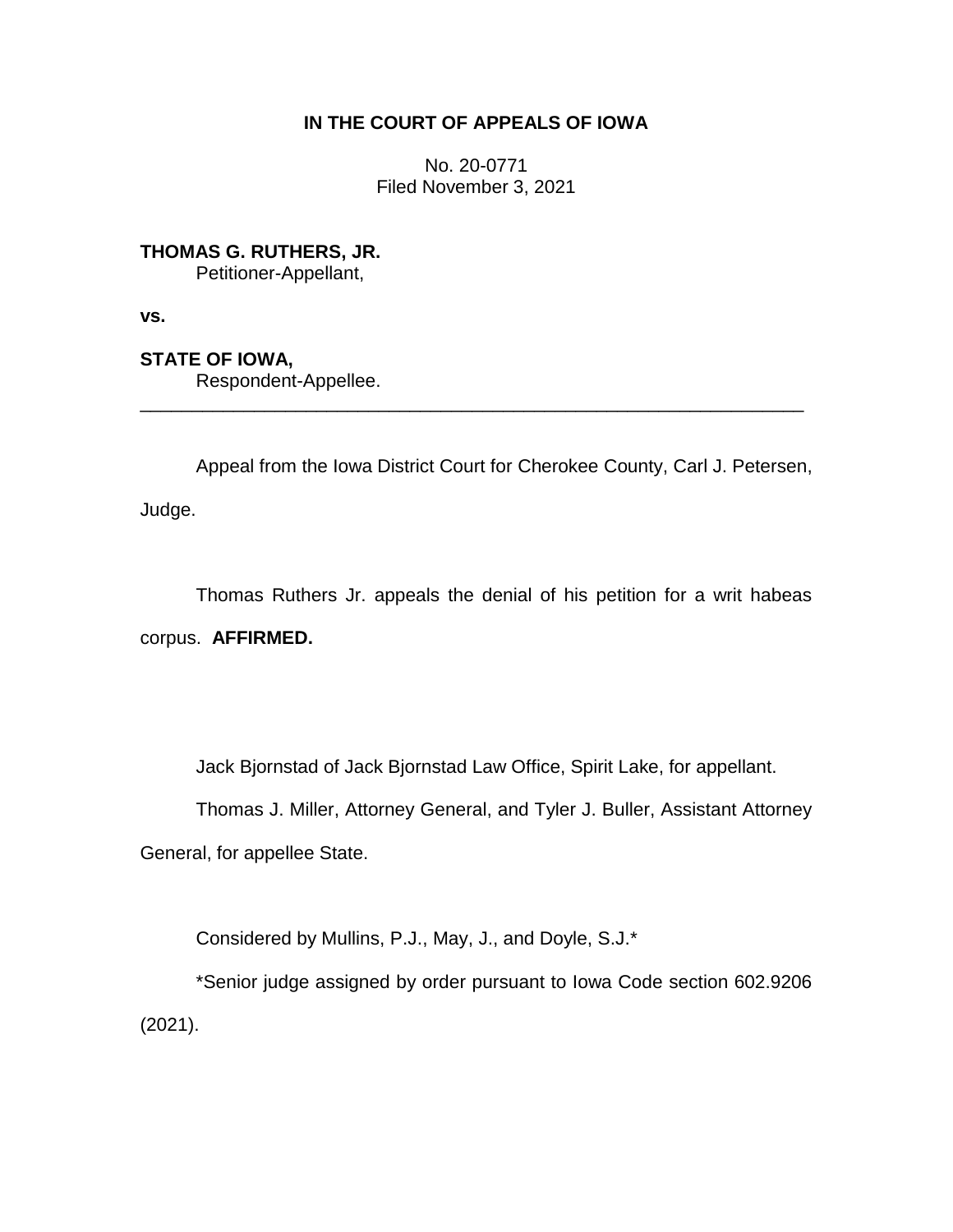#### **MULLINS, Presiding Judge.**

Thomas Ruthers Jr. appeals the denial of his petition for a writ habeas corpus. He argues his counsel in an underlying proceeding concerning his status as a sexually violent predator (SVP) rendered ineffective assistance in failing to challenge his guilty plea in a criminal proceeding and object to hearsay evidence.

### **I. Background**

We previously stated the factual and procedural background as follows:

In September 2010, Ruthers was charged by trial information in Mahaska County with sexual abuse in the second degree. The charge was based on reports Ruthers sexually abused R.S. in 2007 when Ruthers helped R.S.'s mother move to Iowa. Ruthers was incarcerated in lieu of \$35,000 bail pending trial.

In March 2012, shortly before a scheduled trial on the charge, Ruthers reached a plea agreement with the State providing that in exchange for his guilty plea to assault causing bodily injury to R.S., he would be sentenced to serve one year in the Mahaska County Jail with credit for one year already served. Under the plea agreement, the charge of sexual abuse in the second degree would be dismissed and Ruthers would be released from custody after he was sentenced.

In the jail, on Friday March 16, Ruthers signed a written plea of guilty to the misdemeanor assault charge in an amended trial information,<sup>1</sup> waiving his right to presence at sentencing.

The following Monday, at 2:57 p.m., Ruthers's written plea of guilty was filed. The court accepted the plea of guilty to the misdemeanor assault, entered judgment as agreed in the plea agreement in an order filed 3:40 p.m., and dismissed the charge of

 $\overline{a}$ 1

The written plea described the offense as an assault against the mother of R.S., a mistake that does not figure in the arguments on appeal. The State never alleged Ruthers assaulted R.S.'s mother; the mother's name is just one letter different than the name of R.S. Our record does not reveal the reason the mother was named in the written guilty plea rather than R.S. Ultimately, the court corrected the factual basis of the guilty plea to name R.S. as the victim. This issue was previously raised on direct appeal, subsequently dismissed, and raised again in postconviction-relief proceedings and on appeal of those proceedings. *See Ruthers v. State*, No. 16–0249, 2018 WL 739244 at \*1–5 (Iowa Ct. App. Feb. 7, 2018).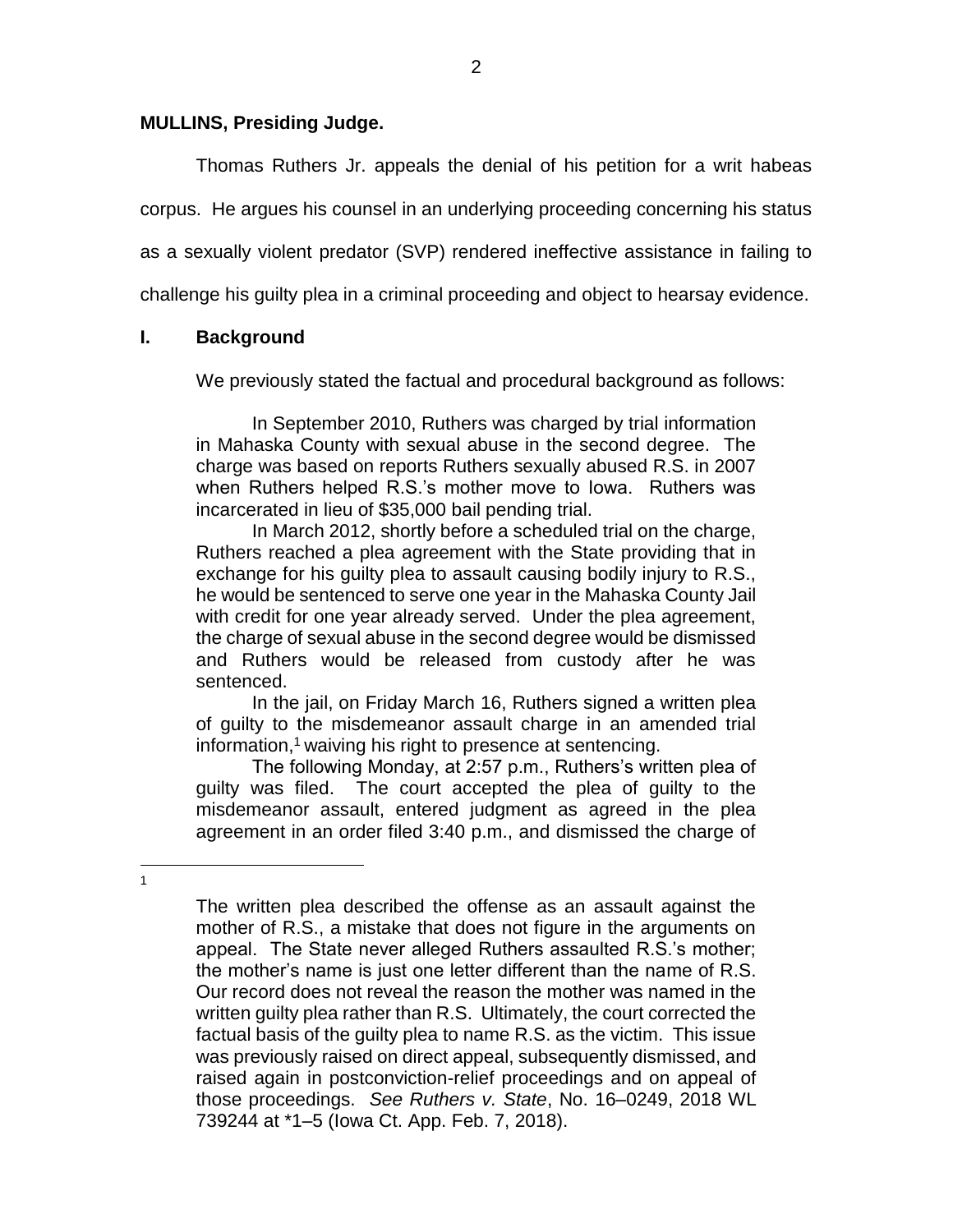sexual abuse in the second degree with prejudice. The court ordered that mittimus not issue. Ruthers was not present in court.

Sometime the same day, Ruthers was served in the jail with the State's petition for his commitment as an SVP, which was filed that afternoon at 1:10 p.m. He was not released as contemplated in the plea agreement but remained held in custody on the SVP petition.

On March 22, the district court held a hearing pursuant to Iowa Code section 229A.5(2) (2012) and entered a probable cause finding on the SVP petition. Ruthers was brought to the hearing and argued for dismissal on the ground he was not "presently confined" for a sexually violent offense because he had pled guilty to a nonsexual assault of an adult female, B.S. The court denied Ruthers's motion for dismissal, and Ruthers remained incarcerated on the probable cause finding for more than four years.<sup>2</sup>

The State, anticipating a problem based on Ruthers's motion, moved to set aside the guilty plea he had signed. On March 26, four days after the probable cause hearing and seven days after sentencing, the district court entered an order called "supplement" to its judgment, finding the specific factual basis for Ruthers's plea was "the defendant picked up the child victim, R.S., and threw him on the bed in a hard manner. The defendant caused R.S. to hit his head on the board, causing a bump."

Ruthers then filed a motion in the criminal case seeking a determination of whether he had to register as a sex offender. In a hearing on Ruthers's motion, the court declined to reach the merits of the issue raised by Ruthers, but added:

Even if I was going to make a determination on the merits, I wouldn't do anything else beyond what I've already done because Iowa Code section 708.15 indicates that the fact finder *may* make a determination that the offense was sexually motivated. I didn't make that determination. And I don't believe that section 708.15 requires the court to make the determination that it was not sexually motivated.

(Emphasis added.) Prior to trial on the State's SVP petition, Ruthers filed a motion to dismiss, a motion for summary judgment, and a motion to dismiss for lack of subject matter jurisdiction. The motions were denied.

The SVP petition was tried to the court on August 19, 2017. In addition to expert testimony presented by the State and Ruthers, R.S. also testified. The court made the following findings of fact:

 $2$  The parties seem to agree that the passage of time was Ruthers's preference because he wanted to litigate a postconviction application challenging the misdemeanor conviction for assault. The ruling denying postconviction relief was affirmed by this court on February 7, 2018. *See Ruthers*, 2018 WL 739244.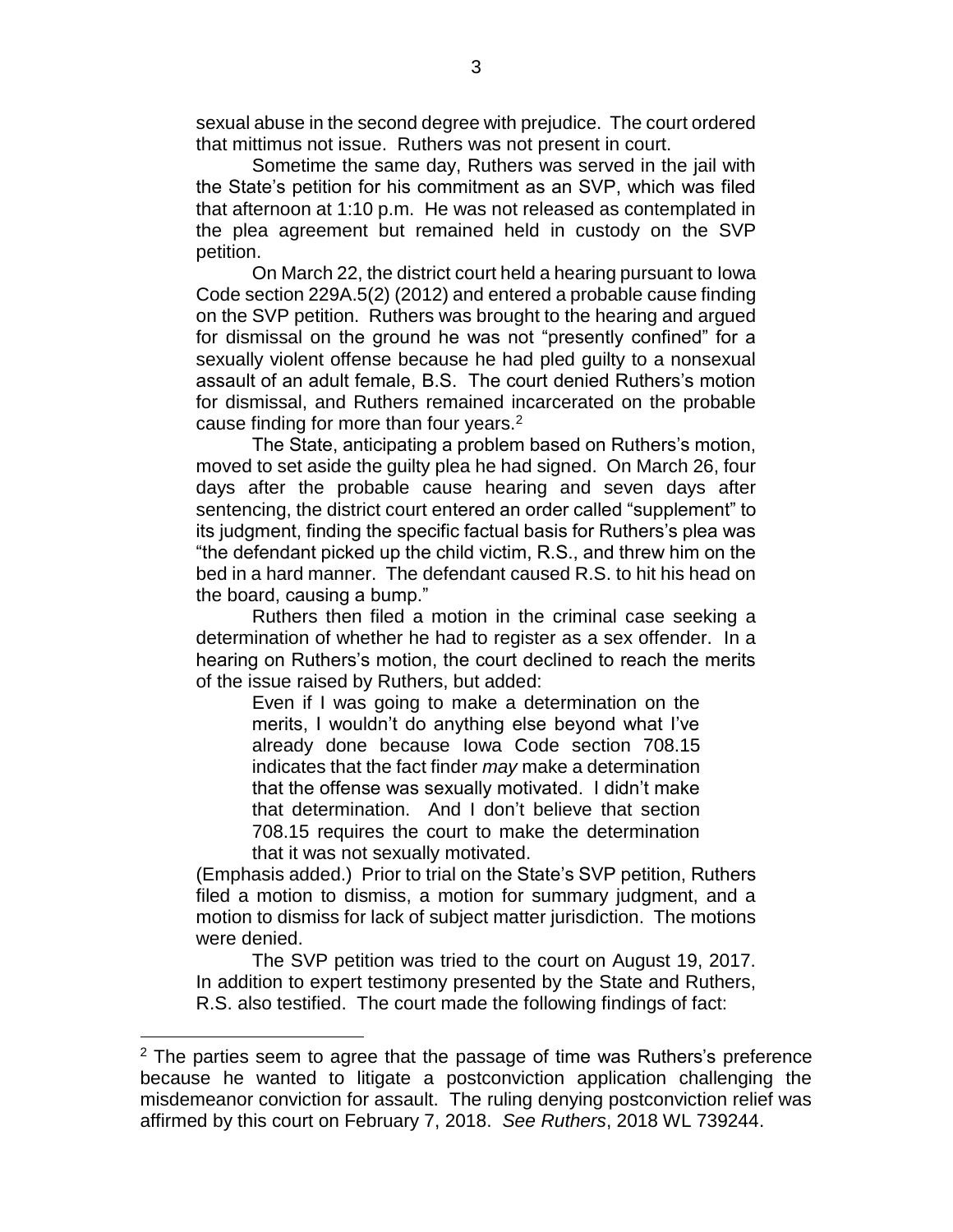The following have been established beyond a reasonable doubt:

(1) State's Exhibits 3 and 4 establish that Ruthers has been convicted of a past sexually violent offense.

(2) Between October 1, 2007, and November 30, 2007, on at least eight occasions Ruthers stayed in a hotel room with R.S. Only those two stayed in the hotel room on these occasions.

(3) R.S. was the same gender and age range of Ruthers's previous pedophilic interest. R.S. has behavioral and learning problems.

(4) Ruthers and R.S. slept in the same bed together while at the hotel room. No other adults were present on the occasions.

(5) R.S. on at least one occasion swam naked in the hotel room's hot tub. Ruthers would not allow R.S. to wear swimming trunks.

(6) In Mahaska County Ruthers pled guilty to assault causing bodily injury, a serious misdemeanor. The factual basis for Ruthers's plea of guilty as it relates to R.S. was as follows: "Picked him up and threw him on the bed in a hard manner" and that he "hit his head on the board and had a bump." Ruthers humped R.S. The minutes of testimony go on to state that while Ruthers was throwing R.S. on the bed, it was in connection with sex acts performed by Ruthers on R.S.

(7) The Mahaska County conviction for assault causing bodily injury was sexually motivated. The facts and circumstances around this offense bear striking similarity to the events that got Ruthers in trouble in the State of West Virginia.

(8) Ruthers suffers from a mental abnormality, that being, Pedophilic Disorder.

(9) Ruthers is likely to commit predatory acts of sexual violence if not confined for treatment. In fact, Ruthers is 97.2% more likely than other sexual offenders to recidivate, based on Dr. Salter's scoring of the STATIC-99R.

(10) Ruthers's mental abnormality of Pedophilic Disorder causes him difficulty in his emotional and volition control.

(11) The likelihood that Ruthers will commit predatory acts if not confined is based in part on his relationship with R.S. in Mahaska County, his lack of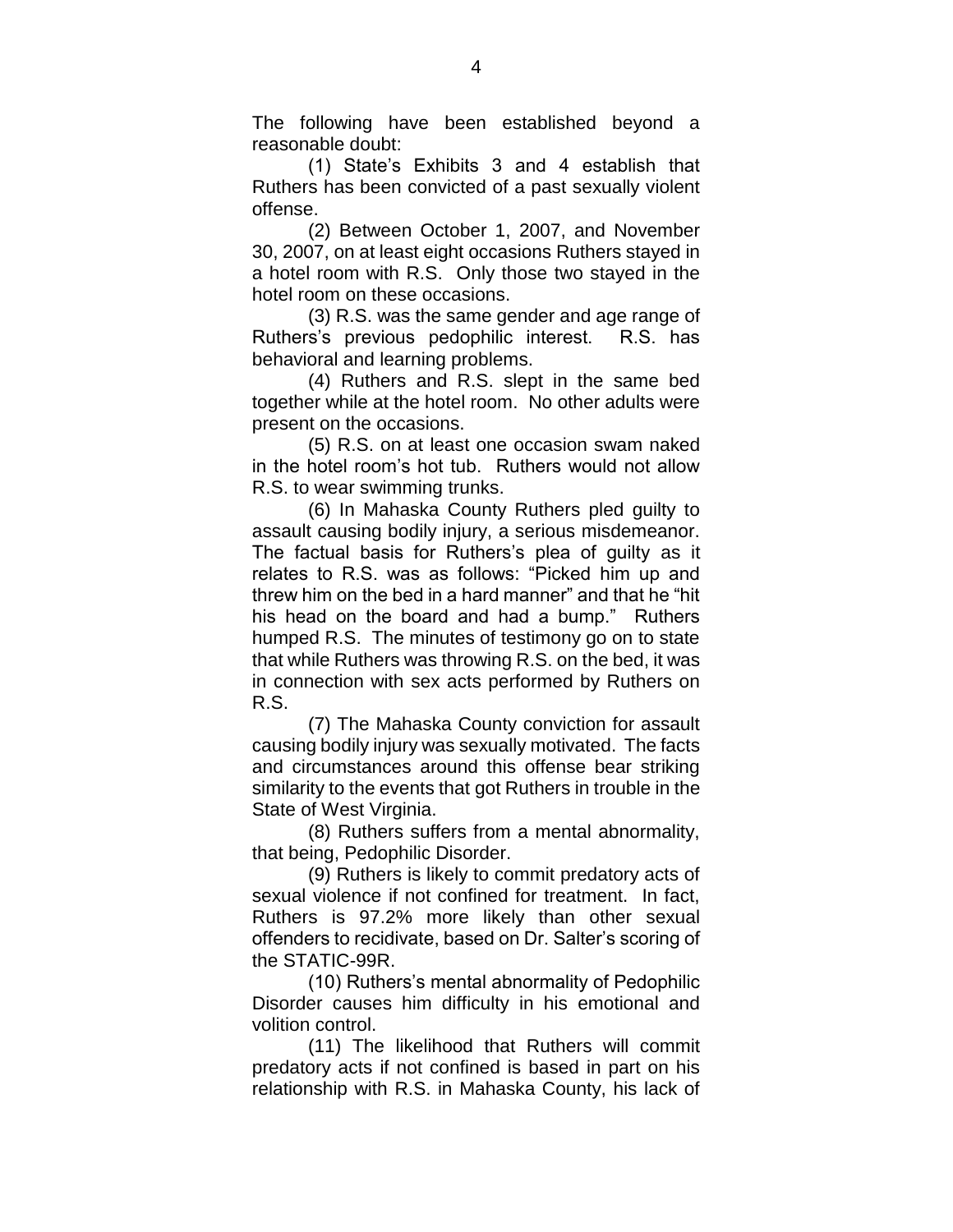prior successful treatment, and the actuarial and empirical data identified by Dr. Salter.

(12) Dr. Salter is focused on Ruthers's likelihood to recidivate during his lifetime, not just the next five to ten years.

(13) Ruthers has never successfully completed sex offender treatment. While in prison, he quit the program because of the facilitator.

(14) The Court concludes that Ruthers's involvement with R.S., which led to Ruthers pleading guilty, constitutes a "recent overt act." Specifically, the Court finds that Ruthers engaged in sexual contact with R.S. which includes Ruthers humping R.S. and Ruthers forcing R.S. to touch his penis.

(15) The above-described actions caused harm in a sexually violent nature.

(16) Ruthers admits to having at least four or five sexual victims, with the youngest victim being eight or nine.

On September 13, 2017, the court entered its ruling finding Ruthers to be an SVP and committing him to the custody of the Iowa Department of Human Services.

*In re Det. of Ruthers*, No. 17-1539, 2018 WL 5840803, at \*1–3 (Iowa Ct. App. Nov.

7, 2018) (altered for readability).

On direct appeal, we reversed and remanded, concluding "Ruthers was not 'presently confined'—within the meaning of section 229A.4(1)—at the time the State filed the SVP petition" and "the act the State alleged was the necessary 'recent over act' was no longer 'recent' at the time of the SVP commitment hearing." *Id.* at \*7. The State sought further review, and the supreme court, being equally divided, affirmed the district court by operation of law. *In re Det. of Ruthers*, No. 17-1539, 2019 WL 1890455, at \*1 (Iowa Apr. 21, 2019); *see* Iowa Code § 602.4107.

In November 2019, Ruthers filed a petition for writ of habeas corpus. Among other things, he argued his committal was unconstitutional because he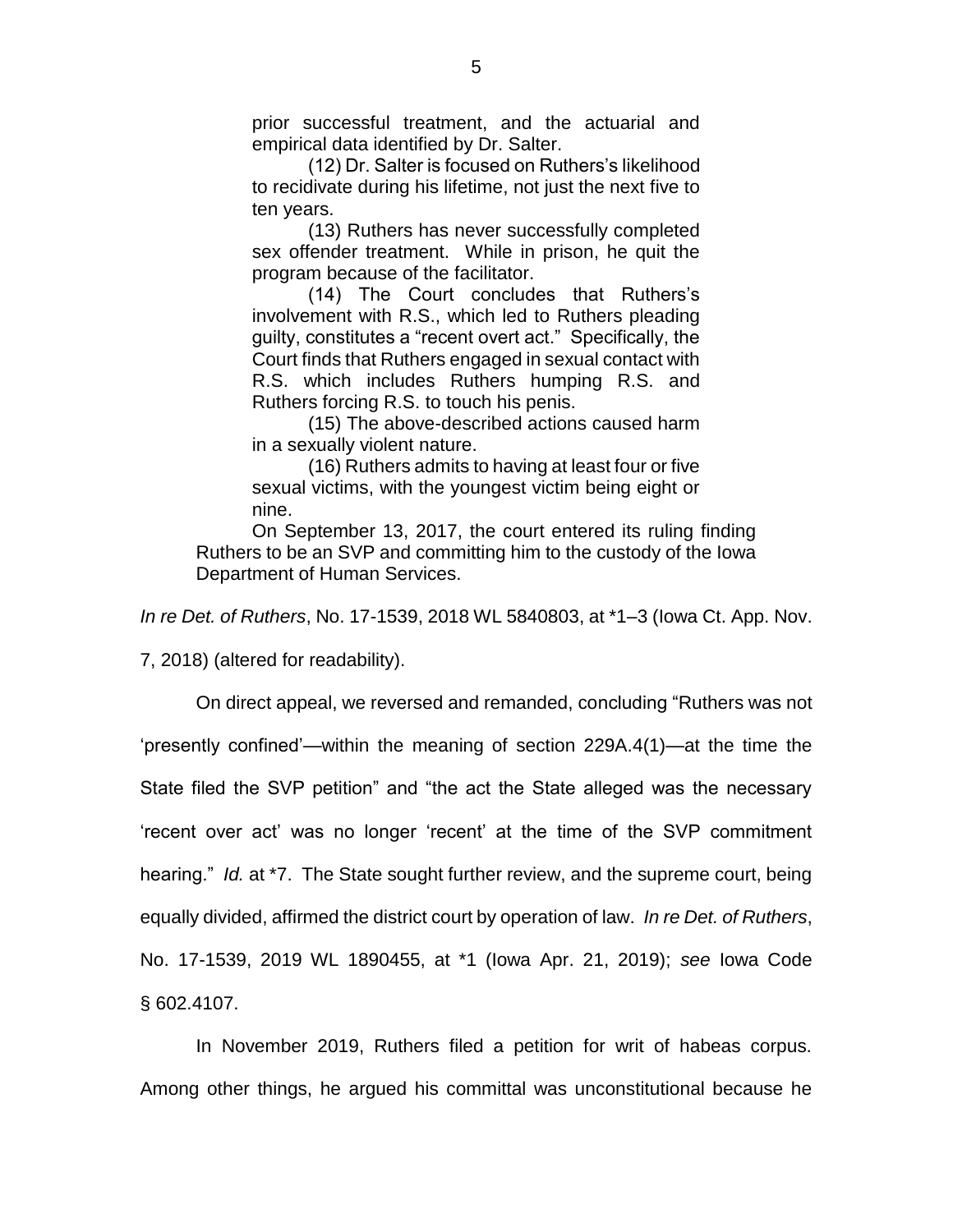received ineffective assistance of counsel. The State moved for dismissal or denial of the petition. Ruthers resisted. Following a brief hearing, the court denied the petition for writ of habeas corpus. The court reasoned that in a habeas corpus proceeding, the court could only review ineffective-assistance claims as they relate to deficient jurisdiction and there was no longer a basis for Ruthers to claim ineffective assistance as a jurisdictional defect because the supreme court affirmed the original civil-commitment ruling. Pursuant to Iowa Rule of Civil Procedure 1.904(2), Ruthers filed a motion to reconsider, enlarge or amend, which the court denied. Shortly after said denial, Ruthers filed an amendment to his motion, which the court denied as untimely since it had already ruled on the motion. Ruthers appeals.<sup>3</sup>

 $3$  While neither party addresses a potential impediment to our jurisdiction to consider this appeal, "an appellate court has responsibility *sua sponte* to police its own jurisdiction." *Bribriesco-Ledger v. Kilpsch*, 957 N.W.2d 646, 649 (Iowa 2021) (citation omitted). Iowa Rule of Civil Procedure 1.904(2) allows for the filing of a motion to reconsider, enlarge, or amend within the time for filing a motion for a new trial. Rule 1.1004 governs motions for a new trial, and rule 1.1007 requires they be filed within fifteen days of the underlying decision. The district court's decision was filed on March 12, and Ruthers filed his motion on March 30. The deadline to file was March 27, a Friday. *See* Iowa Code § 4.1(34) (setting forth rules for computation of time). "The timeliness of posttrial motions and appeal is a matter of jurisdiction and is not subject to waiver." *State ex rel. Miller v. Santa Rose Sales & Mktc, Inc.*, 475 N.W.2d 210, 214 (Iowa 1991), *superseded by statute on other grounds*, 1992 Iowa Acts ch. 1242, § 37 (codified at Iowa Code § 910.7A), *as recognized in State v. Hagen*, 840 N.W.2d 140, 152 (Iowa 2013). So the motion would not have extended the time to file a notice of appeal, which Ruthers filed on May 18, more than thirty days after the court's ruling. *See* Iowa R. App. P. 6.101(1)(b).

All that said, rule 1.442(4) provides: "Whenever these rules or the rules of appellate procedure require a filing with the district court or its clerk within a certain time, the time requirement shall be tolled when service is made, provided the actual filing is done within a reasonable time thereafter." This rule applies to motions under rule 1.904(2). *See Estate of Morgan v. North Star Steel Co.*, 484 N.W.2d 199, 200 (Iowa 1992). Ruthers's motion notes it was served upon the State on Thursday, March 26, within the time for filing the motion. We conclude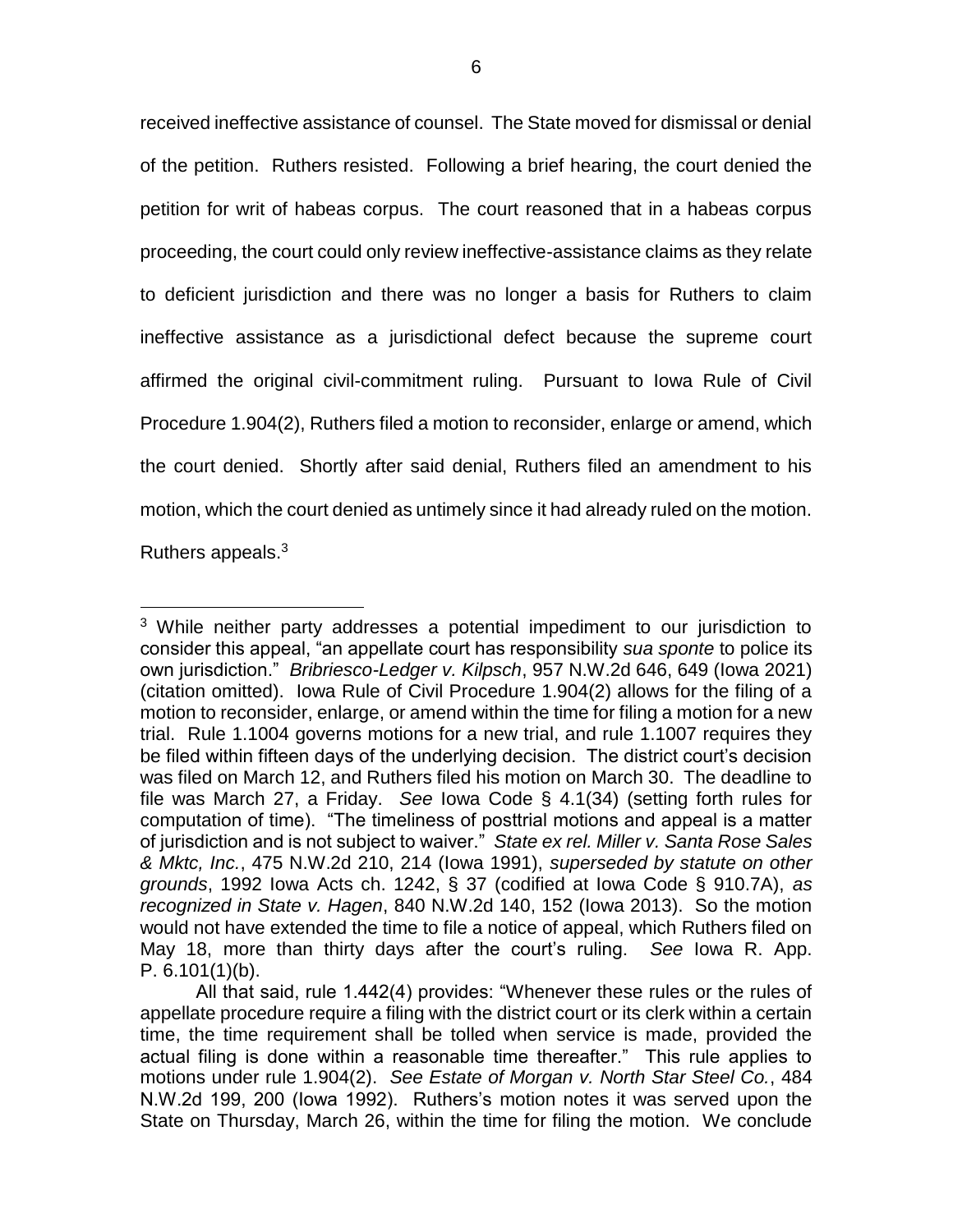## **II. Standard of Review**

Habeas corpus proceedings are reviewable for legal error but ineffective-

assistance-of-counsel claims are reviewed de novo. *State v. Hernandez-Galarza*,

864 N.W.2d 122, 126 (Iowa 2015).

## **III. Analysis**

 $\overline{a}$ 

We begin with the State's position that habeas relief is not available

because Ruthers does not raise a jurisdictional defect.<sup>4</sup> Our supreme court has

described habeas corpus proceedings as follows:

Historically, the writ [of habeas corpus] provided a postconviction remedy after the time for appeal had passed, allowing an individual to obtain an evidentiary hearing and a determination of any alleged denial of constitutional rights. However, habeas corpus is not an avenue to determine the guilt or innocence of an individual, pass upon errors at trial, or challenge the sufficiency of the evidence. Rather, the question is whether the trial court lacked jurisdiction to enter judgment. Constitutionally ineffective assistance of counsel

actual filing of the motion the following Monday was within a reasonable time and the deadline was therefore tolled, thus conferring appellate jurisdiction.

<sup>&</sup>lt;sup>4</sup> In its responsive brief, the State maintains Ruthers made no claims in his initial brief that ineffective assistance of SVP counsel can serve as a jurisdictional defect warranting relief on habeas corpus, the argument is therefore waived, and Ruthers should not be permitted to elaborate on the issue for the first time in his reply brief.

In his reply brief, Ruthers expounds on the issue, arguing "ineffective assistance of counsel constitutes the 'jurisdictional defect' reviewable by habeas corpus." The State filed a responsive motion to strike that portion of the reply brief, arguing "[a] reply brief is not the place to reveal an argument that controlling cases are wrongly decided and the court should depart from precedent to recognize a novel constitutional right." Ruthers resisted, and the supreme court ordered the issue of whether the challenged portion of Ruthers's reply brief could be considered would be submitted with the appeal.

A review of Ruthers's initial brief discloses he did argue a lack of effective assistance of counsel in an SVP proceeding amounts to a jurisdictional defect reviewable by habeas corpus. As such, we overrule the State's motion to strike.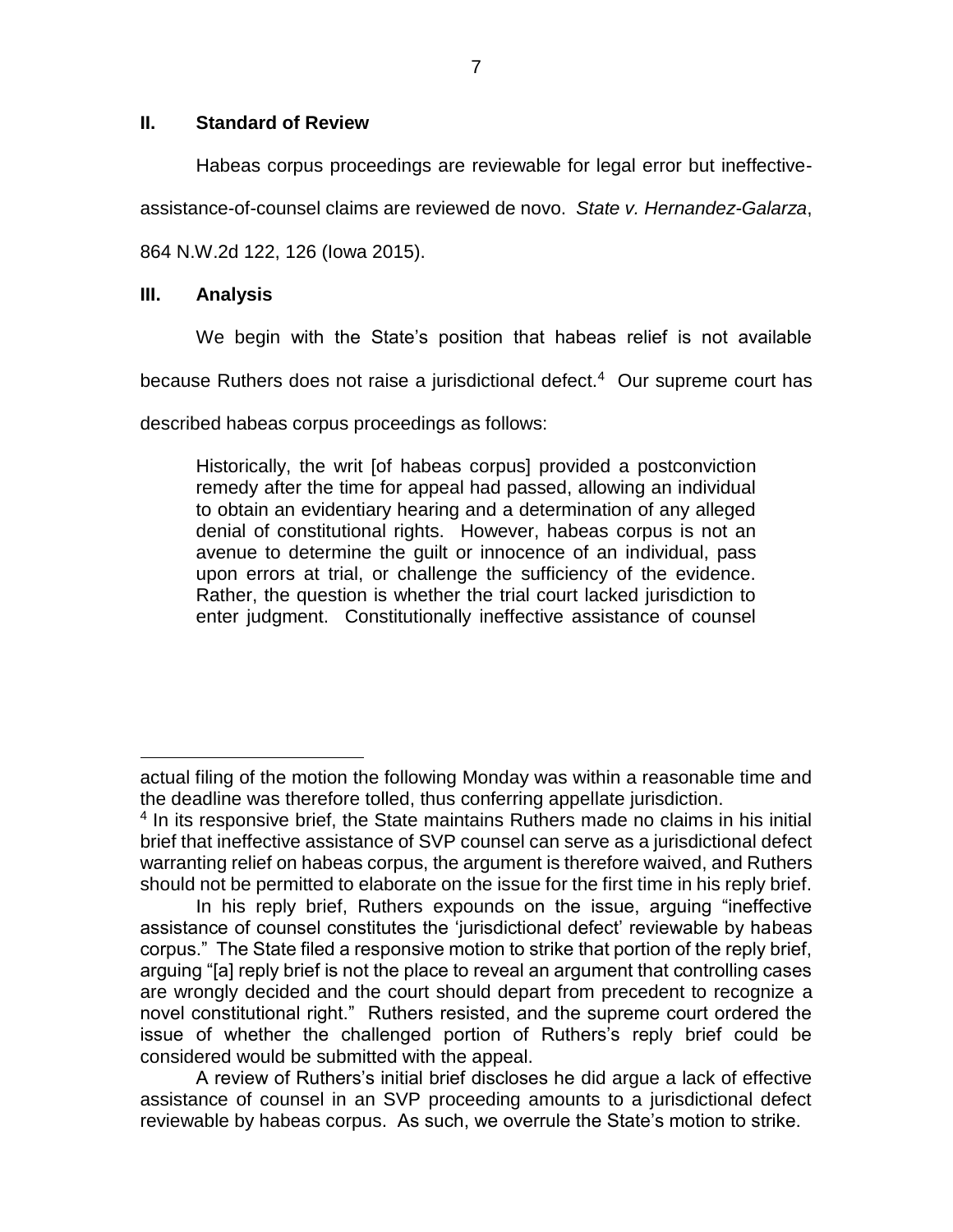constitutes a jurisdictional defect and is reviewable by habeas corpus.

*Id.* at 127–28 (internal citations omitted). "A respondent to a petition alleging the person to be a[n] [SVP] shall be entitled to the assistance of counsel . . . ." Iowa Code § 229A.6(1) (2019). This is a statutory right to counsel and does not directly implicate the constitutional right to effective assistance of counsel under the Sixth Amendment. *See In re Det. of Crane*, 704 N.W.2d 437, 438 n.3 (Iowa 2005). That said, the proposition that "due process demands the appointed counsel provide effective assistance" in habeas corpus proceedings "appears to be consistent with [supreme court] precedent." *Id.* So, if the rendering of ineffective assistance in an SVP proceeding would violate due process, it would follow that ineffective assistance would amount to a defect of a constitutional magnitude and could serve as a jurisdictional defect. True, as Ruthers points out, a "lack of due process by invasion of a *constitutional right* is a ground for granting habeas corpus either as an additional ground for sustaining the writ or because such lack is a jurisdictional defect." *Ely v. Haugh*, 172 N.W.2d 144, 146 (Iowa 1969) (emphasis added). But, here, we are dealing with lack of due process by invasion of a statutory, as opposed to a constitutional, right. At the end of the day, the supreme court has yet to decide whether "a respondent in SVP proceedings has a right to 'effective' assistance of counsel." *In re Det. of Blaise*, 830 N.W.2d 310, 315 n.3 (Iowa 2013). For purposes of this appeal, and based on our analysis below, we find it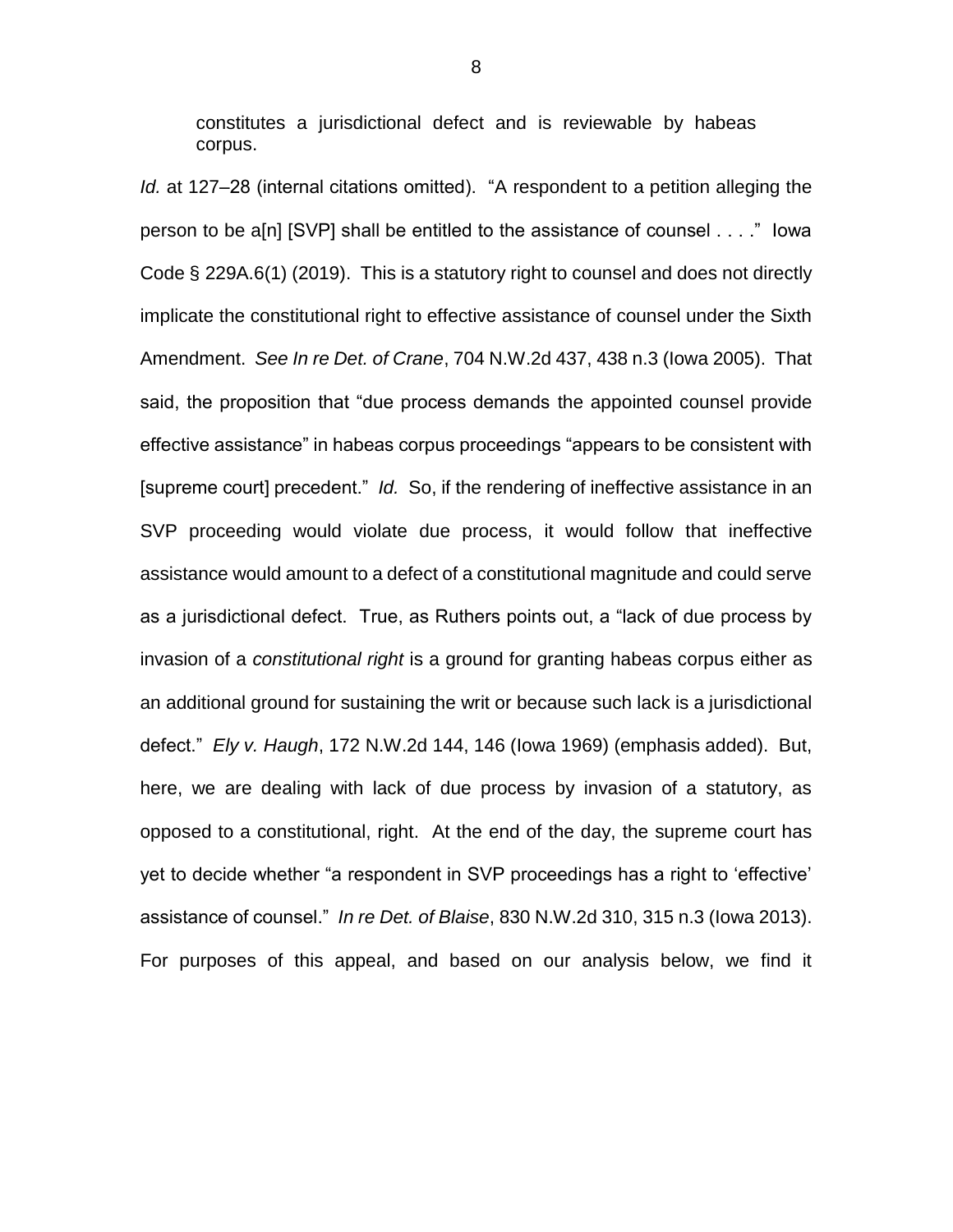unnecessary to address the issue, as we find Ruthers is not entitled to any relief on his claims. *See id.*

To succeed on his claims of ineffective assistance of counsel, Ruthers must show, by a preponderance of the evidence, his SVP counsel failed to perform an essential duty resulting in prejudice. *Id.* at 316–17. We "may consider either the prejudice prong or breach of duty first, and failure to find either one will preclude relief." *State v. McNeal*, 897 N.W.2d 697, 703 (Iowa 2017) (quoting *State v. Lopez*, 872 N.W.2d 159, 169 (Iowa 2015)). A failure to register meritless arguments or motions does not amount to ineffective assistance of counsel. *See State v. Lilly*, 930 N.W.2d 293, 298 (Iowa 2019); *State v. Tompkins*, 859 N.W.2d 631, 637 (Iowa 2015).

On appeal, Ruthers argues the court erred in rejecting his claim that his SVP counsel was ineffective in failing to attack his guilty plea in the criminal proceeding. He claims there was a basis for his SVP counsel to have his guilty plea thrown out. He seems to claim the victim's purported recantation of the allegations in a deposition before he pled guilty negated a factual basis and, had the guilty plea been thrown out, the statements made by the victim in the deposition and earlier interview at a child advocacy center would have been hearsay and not properly before the SVP court in determining whether he was an SVP. He argues counsel should have thus had the plea thrown out based on actual innocence under *Schmidt v. State*, 909 N.W.2d 778 (Iowa 2018). He also claims the State engaged in prosecutorial error by allowing the SVP court to consider allegations it knew the victim supposedly recanted.

9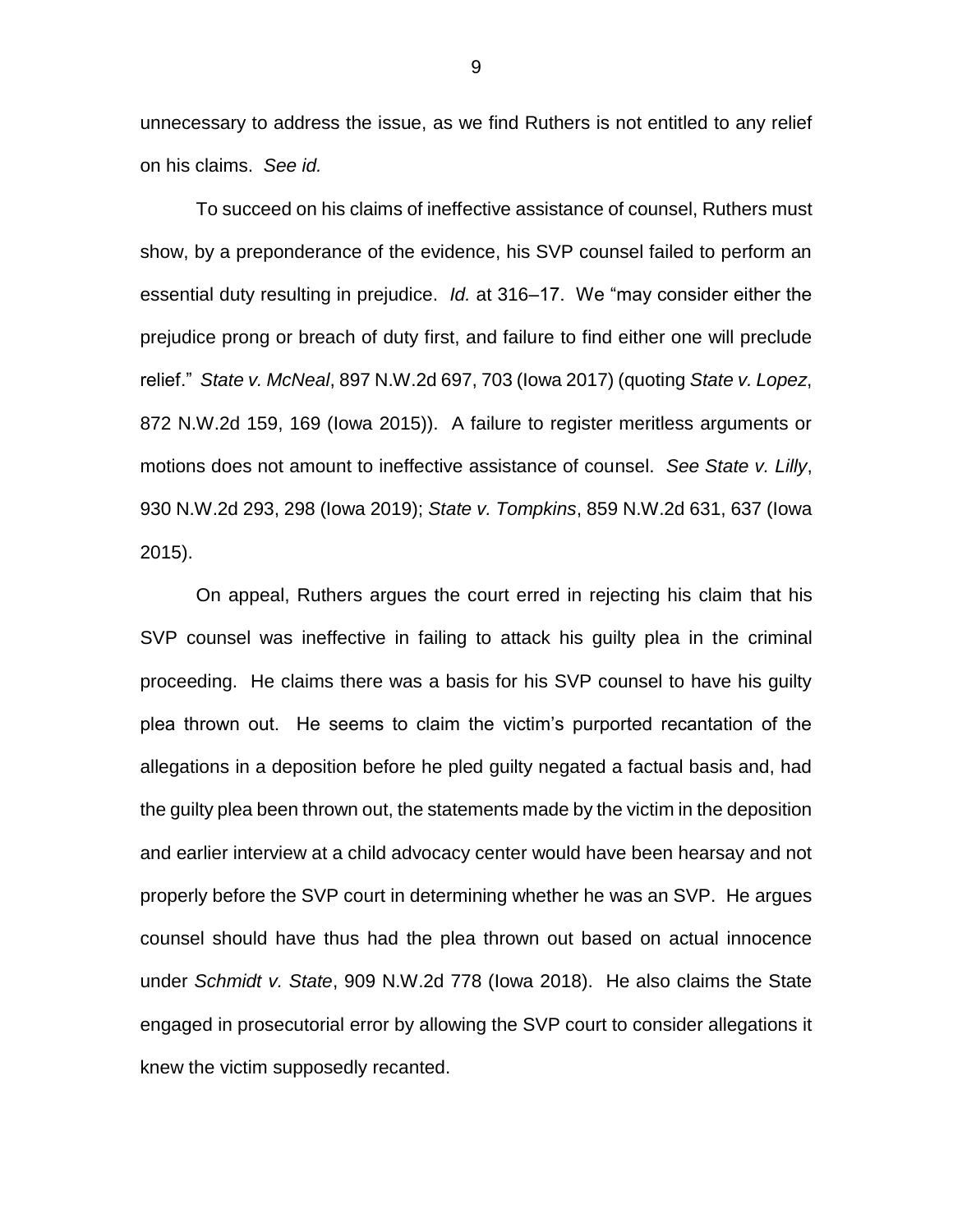Ruthers was charged with second-degree sexual abuse and ultimately pled guilty to assault causing bodily injury. At the initial interview at a child advocacy center, the child victim, who suffers from ADHD and memory loss, reported Ruthers grabbed him and threw him on the bed. The child stated he hit the bed board when he was thrown, causing a bump on his head. Ruthers had no clothes on, and he pulled the child's pants and underwear down. He then sat on the child's "private spot" then turned around and started humping the child, with Ruthers's "private spot" making contact with the child's buttocks and "private spot." Roughly two years later, at a deposition in November 2011, the child recalled Ruthers pushed him on the bed. The child did not recall hitting his head or getting a bump on his head, but he recalled sometime in the middle of the night Ruthers started humping him. The child recalled he was in his underwear and Ruthers was naked. At the March 26, 2012 hearing on the State's motion to set aside the plea based on the error in the written guilty plea, the court turned to the minutes of evidence to determine whether the plea was supported by a factual basis.<sup>5</sup> The minutes<sup>6</sup> disclosed to the court that two witnesses would testify Ruthers picked up the child victim and threw him on a bed in a hard manner, the victim hit his head on the bed board, and the impact caused a bump.

To begin, the record before us shows the record before the plea court supported a factual basis to the charge. So challenging the plea on that basis by some avenue during the SVP proceeding would have been meritless, and counsel

<sup>&</sup>lt;sup>5</sup> The written guilty plea authorized the court to examine the minutes of evidence, trial information, investigative reports, and counsels' recitation of the facts in determining whether a factual basis existed.

 $6$  The minutes of evidence are not part of the record in this appeal.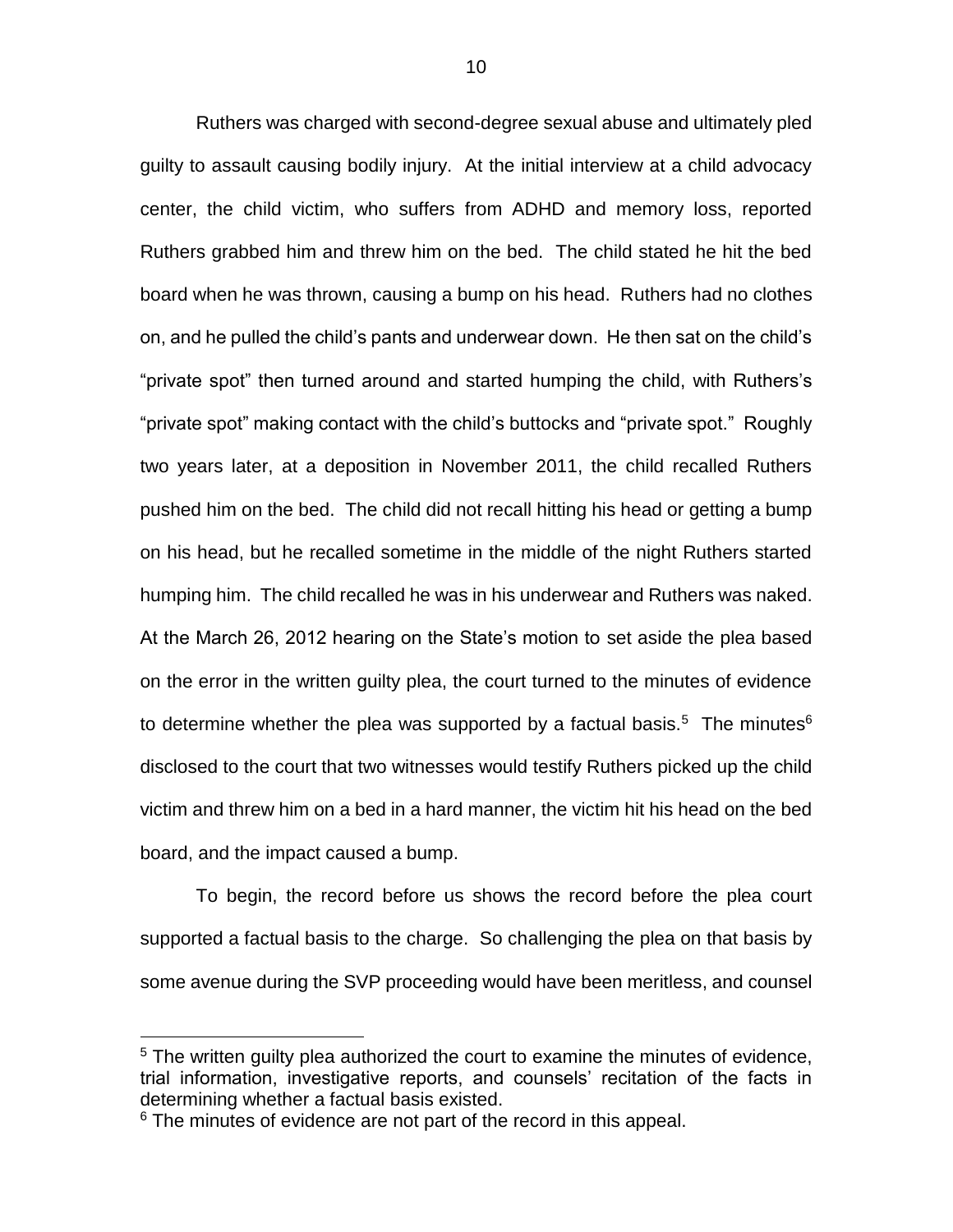did not fail to perform an essential duty in not pursuing it. *See Lilly*, 930 N.W.2d at 309. Ruthers goes on to suggest the victim's purported recantation supports a claim of actual innocence under *Schmidt v. State*, 909 N.W.2d 778 (Iowa 2018). Upon our review, we conclude the highlighted evidence Ruthers claims SVP counsel should have utilized to challenge his plea and profess actual innocence purportedly recanting being thrown on the bed, hitting, his head, and getting a bump—would not support an actual innocence claim under *Schmidt*. First, the child reported the physical aggression resulting in the head bump closer in time to the incident. While he did not recall it two years later in a deposition, the lack of recall is understandable, given his ADHD and memory-loss issues. And the act of the humping, without causing injury, could still serve as an assault, as being "intended to result in physical contact which will be insulting or offensive to another." *See* Iowa Code § 708.1(1) (2007). Even without the head bump, the assault by humping could still serve as a sexually violent offense within the meaning of Iowa Code section 229A.2(10)(g). So the actual-innocence claim would have also been meritless, as it had no potential to qualify as material evidence that probably would have changed the outcome.<sup>7</sup> *See Schmidt*, 909 N.W.2d at 778.

<sup>7</sup> We also note the plea was entered in 2012, and the SVP proceeding commenced the same year and concluded in 2017. Up until the supreme court's decision in *Schmidt*, the rule was that "criminal defendant waives all defenses and objections to the criminal proceedings by pleading guilty, including claims of ineffective assistance of counsel," except for "irregularities intrinsic to the plea—irregularities that bear on the knowing and voluntary nature of the plea." *State v. Brown*, 911 N.W.2d 180, 187 (Iowa Ct. App. 2018); *accord Schmidt*, 908 N.W.2d at 803 (Waterman, J., dissenting) ("Until today, it had been well settled that a plea of guilty waives all defenses or objections which are not intrinsic to the plea itself." (internal quotation marks omitted)). The supposed recantation, if you could call it that,